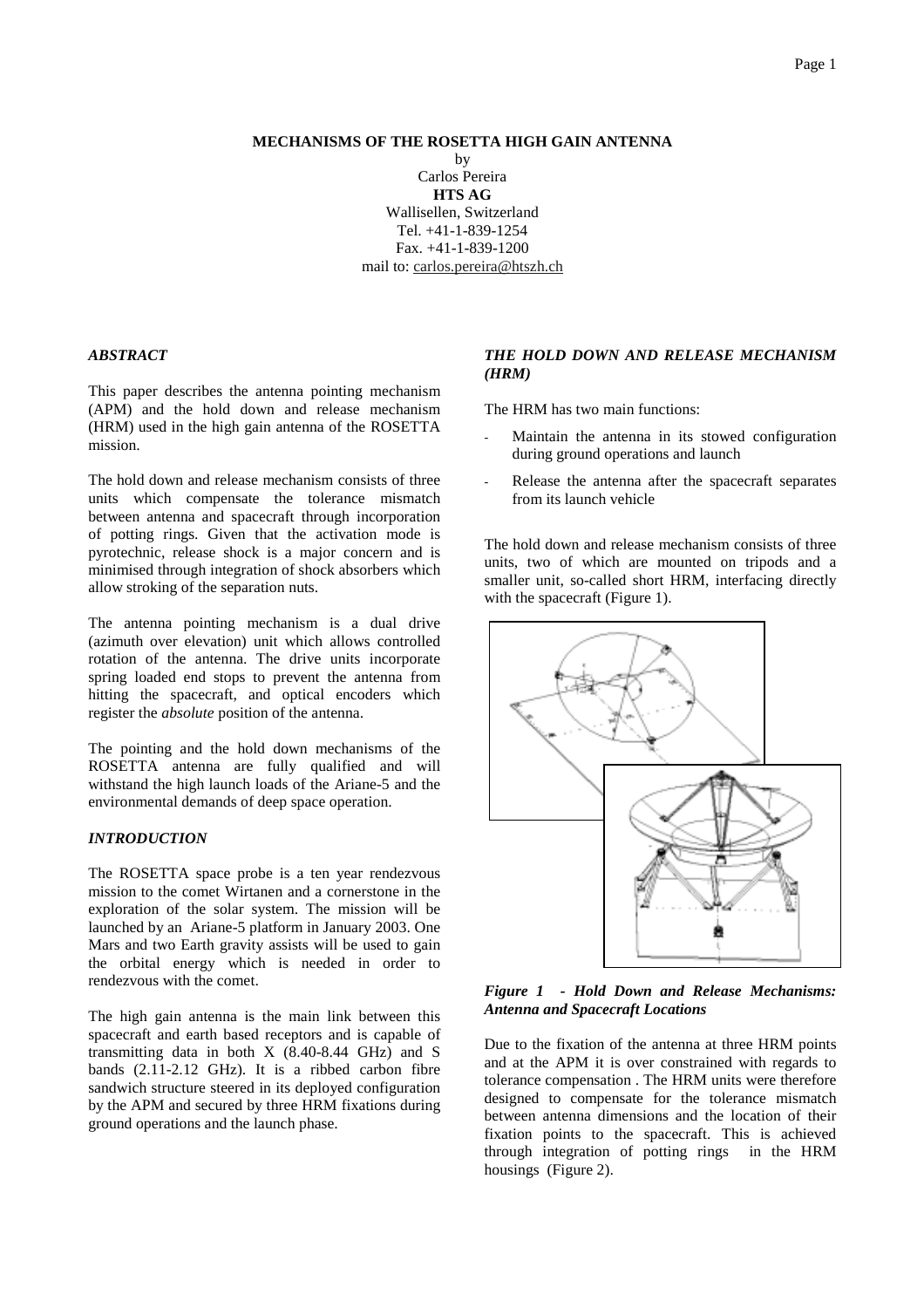

*Figure 2 – Cross section of HRM*

The chosen potting material is a low viscosity, two component epoxy resin which hardens at room temperature and meets the outgassing criteria of PSS-01-702 [1]. During integration the antenna is first lowered unto the HRMs and after fixing its position the potting resin is injected via 1 mm diameter canules. Once hardened the resin is stronger than the surrounding aluminium in the operating temperature range –40°C to 25°C. Figure 3 shows results of traction tests using a geometry representative of the potting channel. In all cases the aluminium yielded prior to resin failure.



*Figure 3 – Test Results at -80°C*

Deployment of the antenna in space is performed via pyrotechnic release of the single attachment bolts. To this end redundant equivalent NASA standard initiators (NSI) are used.

The shock levels upon release of the highly pretensioned bolts exceed the shock threshold of the instruments harboured in the ROSETTA spacecraft.

In order to resolve this situation tests were performed using a dummy HRM. These tests indicated that the highest shock component occurred upon release of the bolt but prior to bolt contact with the upper housing. (Figure 4)



*Figure 4 – Shock Response without Damping*

The shock on the antenna is minimised by using an aluminium honeycomb damper. Its efficiency in reducing shock levels can be seen by comparing the preceding figure with figure 5 below.



*Figure 5 – Shock Dampened by Usage of Honeycombs*

Reducing the shock at the spacecraft interface proved to be more difficult due to the short distance and high stiffness of the short HRM unit. Figure 6 indicates the possible areas for implementation of shock countermeasures.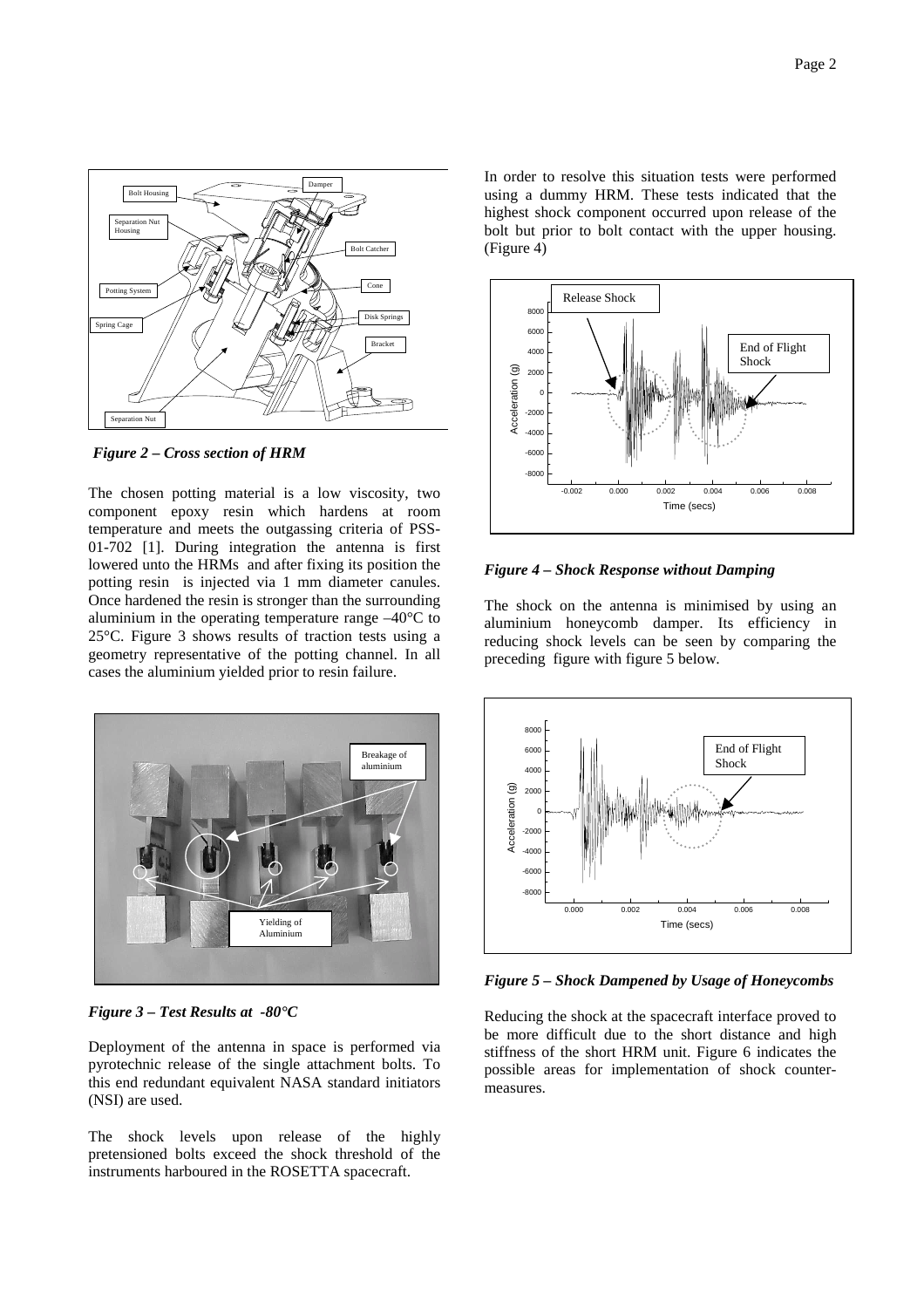

*Figure 6 – Areas for Shock Countermeasures*

The large area available in the potting region  $(②$  in Figure 6) makes it an ideal location for implementation of shock countermeasures. This region though lies directly in the load path between antenna and spacecraft. Given that shock damping generally implies a reduction in stiffness the use of a suitable elastomer in the potting area would lower shock levels but it would also compromise the performance of the HRM as restraint for the antenna and result in high loads to the antenna pointing mechanism drives. A similar reasoning applies to the spacecraft interface  $(\mathbf{\Theta})$  in Figure 6).

The only area which is not part of the load path is the separation nut to separation nut housing interface  $\mathbf{\Theta}$  in figure 6) . It was decided to look into shock countermeasures in this area. The chosen solution consists of a double spring system held in place by a titanium M5 bolt. The principle of operation is shown in figure 7



*Figure 7 –Damping at Separation Nut Interface*

Upon release of the central M10 interface bolt the separation nut recoils downward effectively reducing the cross sectional area for transmission of shock waves.

The damper system of figure 7 requires the definition of the two springs involved in shock reduction. Based on the calculated speed of the bolt a momentum balance on the unit indicates a maximum recoil speed of the separation nut of 1.1 m/s. Based on the available space two alternatives can be used to absorb energy:

- Elastomeric springs such as Viton or Silicone Orings
- Metal Disc Springs

Elastomeric springs are highly non-linear which results in very good dissipation in tension but a poor reduction factor in compression. The torque values required for the M5 bolt (> 2.5 N·m) would also lead to a compression set of the O-Ring with time. A further problem is that O-rings have a temperature dependent elastic constant and the damping mechanism must cover the deployment temperature range  $(-40 \text{ to } +45^{\circ}\text{C})$ . In view of this it was decided to use disc springs and vary their thickness and stacking order to tune the spring constants for maximum energy absorption at each rebound (figure 8).



*Figure 8 – Energy Absorption Curves of Damper*

The performance of the damper and its repeatability can be seen in the Fourier transformed shock spectra. (Figure 9). The peak at A is reduced by a factor of 5 when compared to the undamped spectra as well as shifted towards higher frequencies. The overall effect is a reduction in shock levels of one order of magnitude (Figure 10).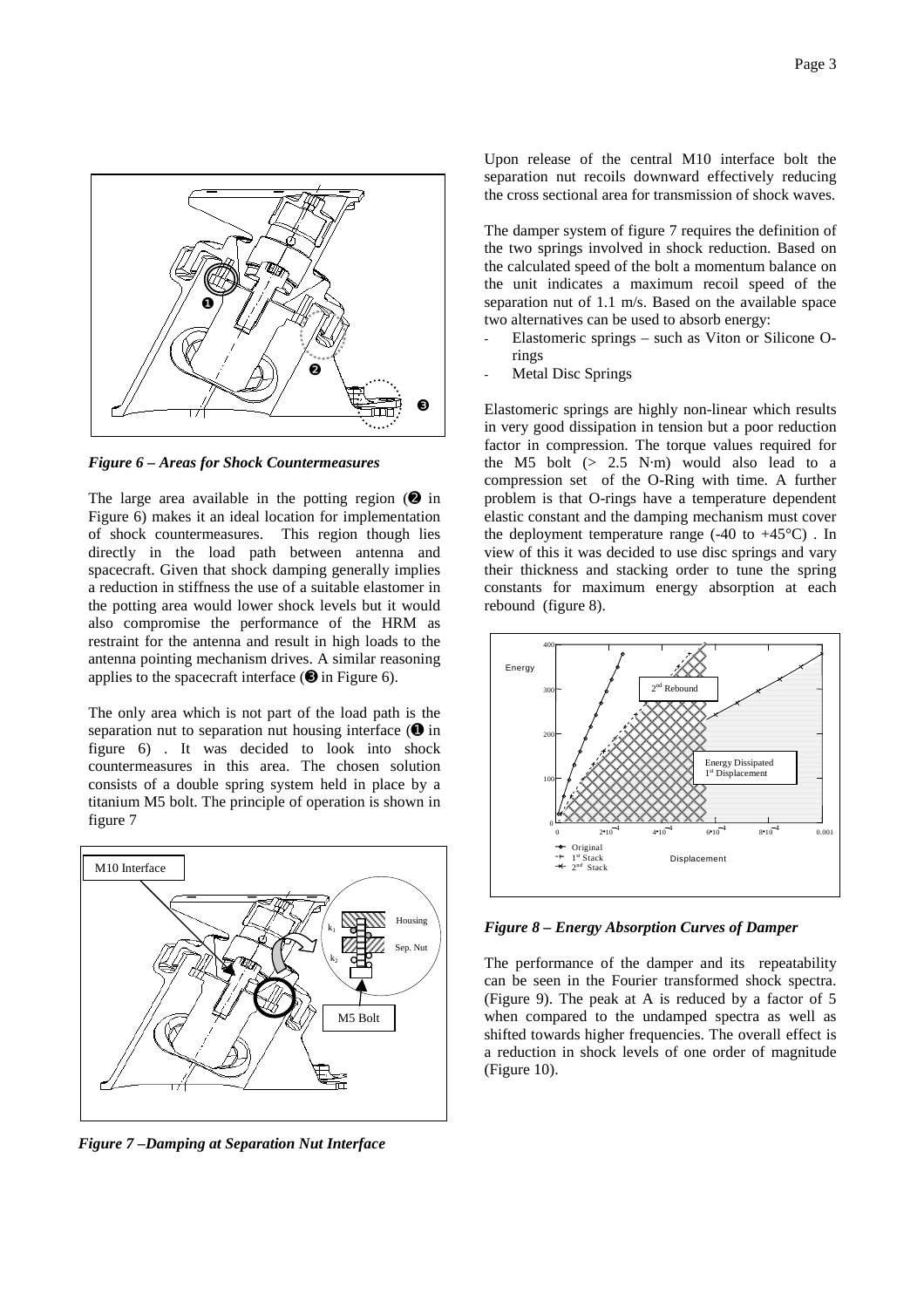

*Figure 9 – Fourier Transform of Shock Spectra*

Once integrated into the antenna assembly the shock damping mechanism was subject to vibration and its performance verified. Figure 10 shows the performance after vibration in comparison to the baseline (undamped) performance. The release shock spectra is shown in figure 11.



*Figure 10 – Shock Performance Improvements*



*Figure 11 – Release Shock Spectra*

Once the separation nut is activated the M10 fixation bolt is released. It flies towards the bolt catcher unit integrated onto the antenna. Contact shock is minimised through use of a honeycomb damper and the bolt is restrained by a spring integrated in the upper housing (Figure 12)





*Figure 12 – Bolt Catcher Mechanism after firing (above and exploded view)*

The separating interfaces meet at a 35° cone angle and are coated using NPI-425 (Figure 13). This is a polyimide-Sb<sub>2</sub>O<sub>3</sub>-MoS<sub>2</sub> solid lubricant coating with a friction coefficient of 0.01 and high abrasion resistance. This avoids lock-in and guarantees frictionless deployment under the thermal environment of the mission.



*Figure 13 – Tripod mounted HRM unit*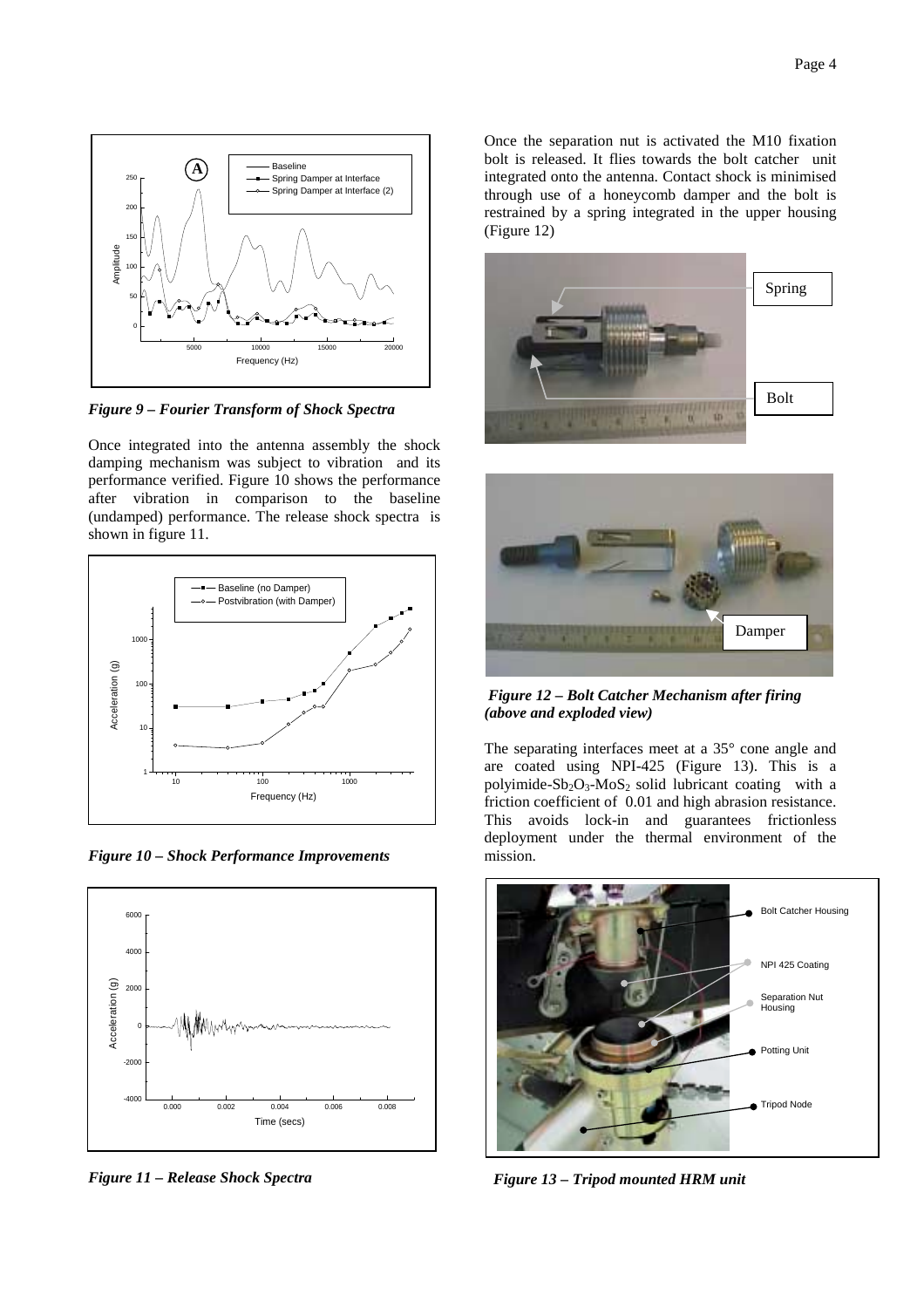The hold down and release mechanisms of the ROSETTA high gain antenna have been designed to allow release of the antenna by ground crews and permit access to all their components. Figure 14 shows the exchange of tripod mounted separation nuts by removal of the potting unit.



*Figure 14 - Removal of potting unit of tripod HRM*

Once the release of the antenna takes place the antenna pointing mechanism steers the antenna from its stowed configuration to its operational configuration.

# *THE ANTENNA POINTING MECHANISM (APM*)

The main functions of the APM are:

- allow accurate and stable pointing of the antenna dish through controlled rotation about azimuth and elevation axes
- route signals between the antenna and the spacecraft

The APM is mounted on a carbon fibre tripod and consists of three main components

- Drive units with cable drums
- Azimuth bracket
- **RF** Equipment

The APM has two drive units: elevation and azimuth. An analysis of power consumption during deployment and pointing modes resulted in the azimuth-overelevation configuration. Each of the units (figure 15) integrates an actuator unit in its housing.

The actuator unit consists of a 6 pole two phase redundantly wound stepper motor, with the permanent magnets on the rotor. It has an integrated planetary gearhead (reduction 1:200) which engages in a crown wheel.

The outer end of the output shaft is supported by an additional ball bearing to increase radial stiffness thus allowing the pointing accuracy targets to be met.



*Figure 15 – Elevation Drive Housing*

An anti backlash mechanism in the form of a spring loaded secondary pinion is integrated in the output shaft of the actuator (Figure 16). The actuator drives an inertia of 32 kg·m<sup>2</sup> with a low power consumption (less than 6 W) at a speed of  $2.5^{\circ}/sec$ .



# *Figure 16 – Section showing crown wheel, motor and secondary pinions*

 A preloaded duplex angular contact ball bearing in back to back configuration ensures free rotation of the shaft in the gear housing. It is lubricated with Braycote™ 601 and has Fomblin™ Z25 impregnated phenol resin separators. The balls are TiC coated. A 16 bit optical encoder registers the absolute position of the shaft and on request submits this information to the electronic control unit located inside the spacecraft.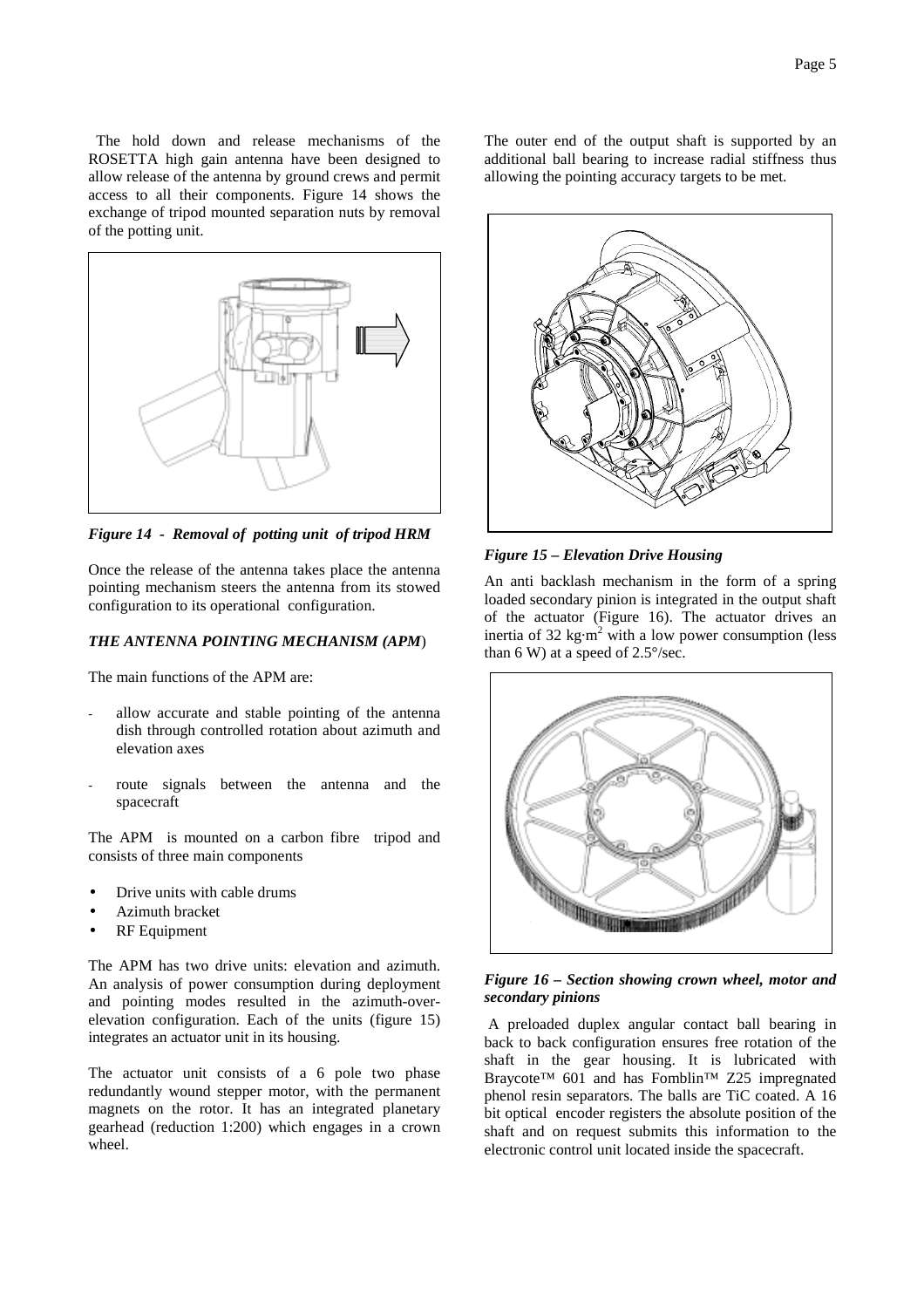The shaft is hollow for the routing of the wave guide and the electrical harness. A cable wrap is attached to both housing and the revolving shaft. thus allowing the rotation of the drive unit to the extreme positions without imposing any torsion to the wire harness.

The azimuth bracket (Figure 17) is bolted to the shaft of the elevation drive unit allowing the azimuth drive to be guided from launch position (elevation -207° ) to the extreme arc position (elevation +30°).



*Figure 17– Azimuth Bracket*

A spring loaded end stop automatically engages after the first antenna deployment (at  $-165^{\circ}$ ) (figure 18) and prevents the antenna from any accidental interference with the spacecraft. To override this end stop during ground handling, a lever has to be pushed back against the spring load of the end stop unit. Only then can the antenna be steered into its launch position. Figure 19 shows the antenna in its extreme positions.



*Figure 18 – End Stop Mechanism*



*Figure 19 – Extreme Positions of Antenna*

The azimuth drive (Figure 20) interfaces via six M6 bolts and insulating Vetronit™ washers to the antenna. The mechanical endstop for the azimuth drive is installed in the cable wrap and restricts the azimuth rotation to -260 $^{\circ}$  to +80 $^{\circ}$ . Figure 21 shows the APM



*Figure 20 – Azimuth Drive Housing*

Once deployed the antenna will be aimed at earth based receptors and begin broadcasting and receiving signals in both bands.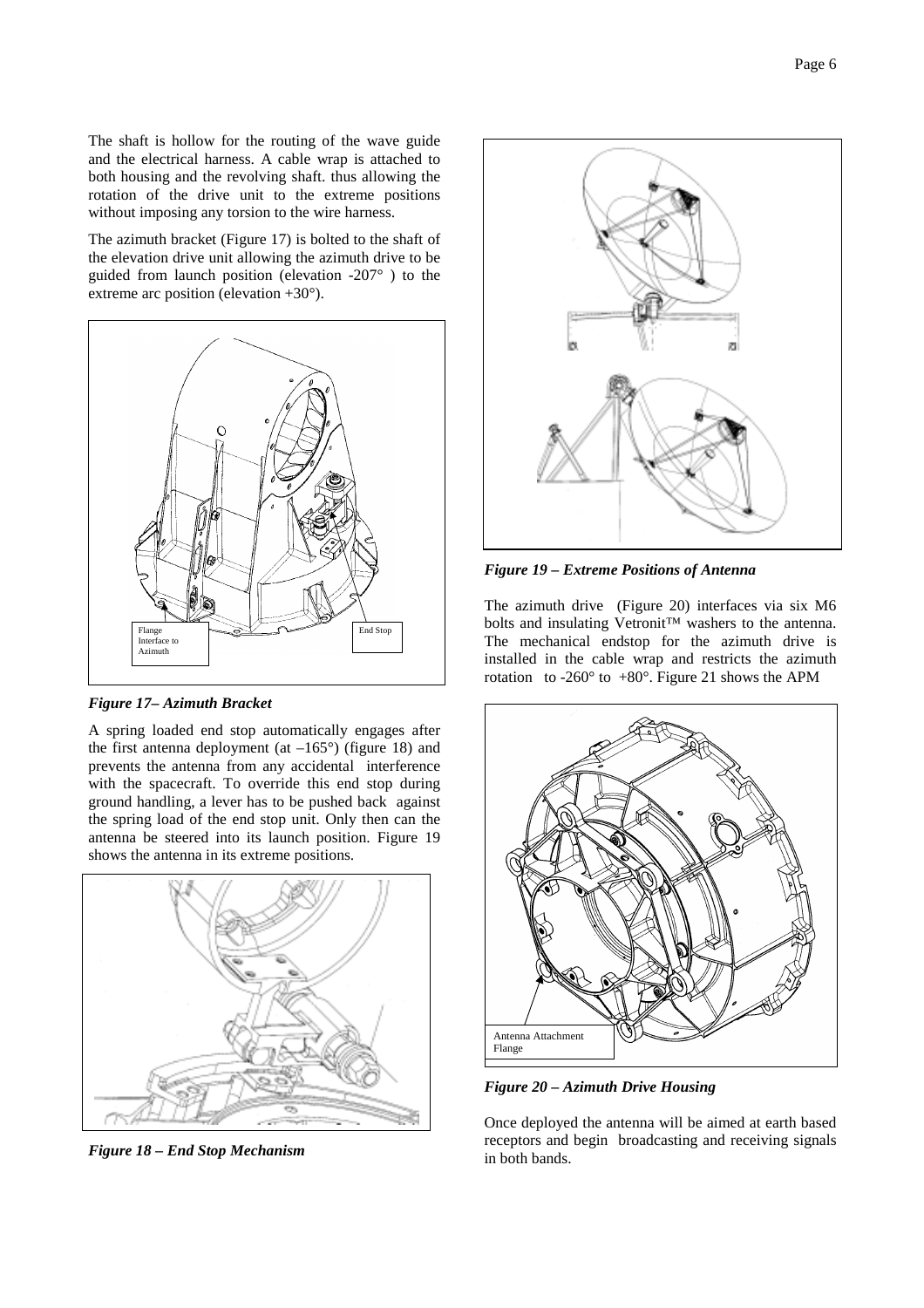

*Figure 21 – Antenna Pointing Mechanism*

The routing of signals is performed by waveguides in the X band and by coaxial cable in the S band. The waveguide consists of a rectangular channel guide and two rotary joints, one in each drive . The waveguide can be divided into three segments : the lower segment extends from the spacecraft sidewall to the elevation drive, the middle one connects the elevation rotary joint with the azimuth rotary joint and the upper segment extends from the azimuth rotary joint to the potter horn located in the centre of the high gain antenna. (Figure 22)



*Figure 22 – Waveguide*

The wave guide incorporates bellowed sections to allow for thermal expansion and to cope with the mechanical tolerances.

To allow rotation with a minimum of RF loss a rotary joint was placed in each drive. These joints have static outer flanges which interface to the waveguide and rotary central flanges, allowing stress free rotation about their longitudinal axis. Figure 23 shows the arrangement used. The S-band cable is mounted in piggy back configuration unto the X band .



*Figure 23 - Rotary Joint Arrangement*

Following a comet implies exposing the APM and RF equipment to dust clouds. To prevent the ingress of dust into the sensitive systems of the APM, no access holes exist and gaps are kept to a minimum. The outer side of the bearings and the rotary joints are covered by close tolerance labyrinth seals.